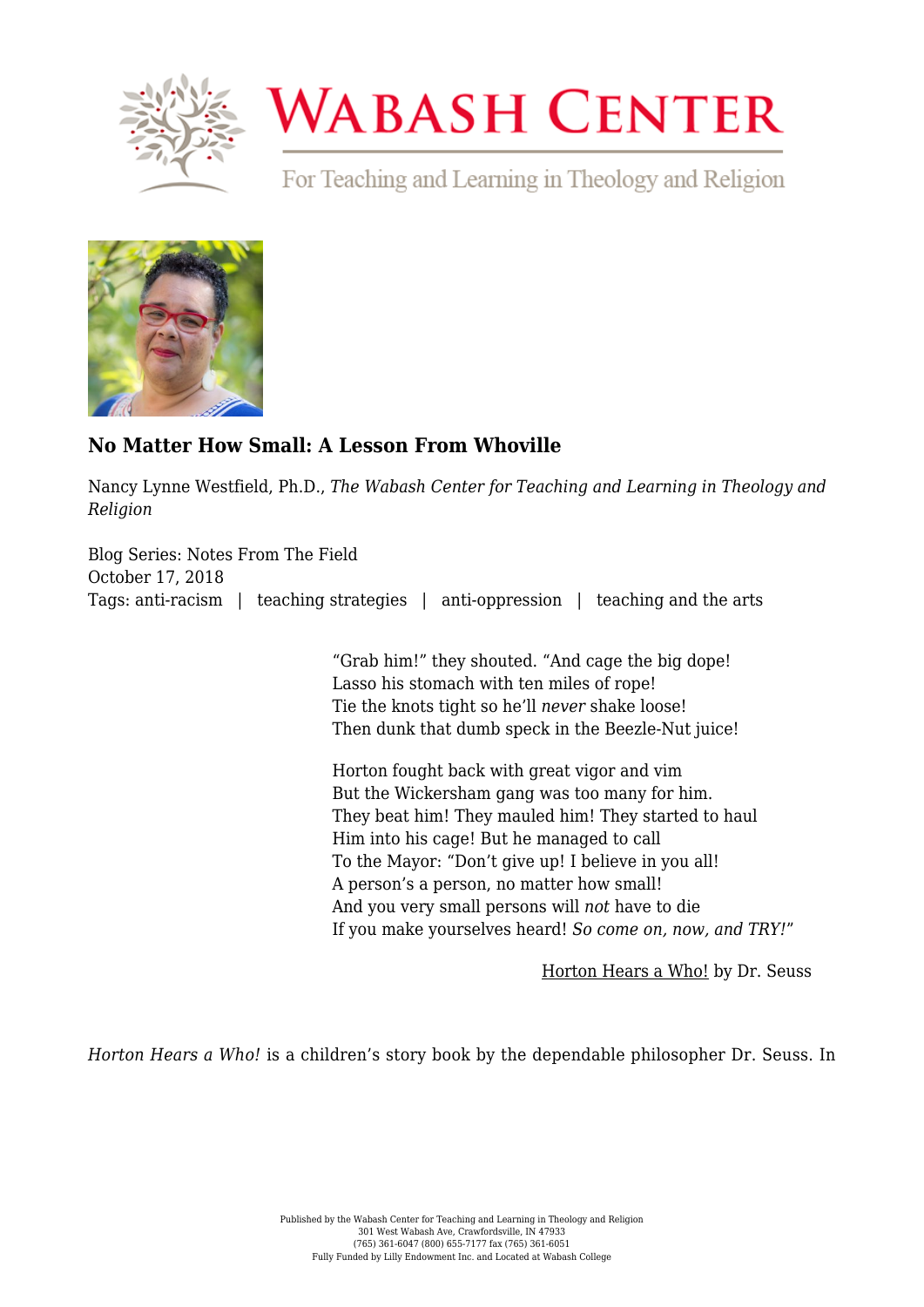the parable, Horton the elephant was, on May  $15<sup>th</sup>$ , having a bath in the jungle. As Horton is splashing and enjoying the moment, he hears a small noise–a faint voice calling for help. The rest of the tale is about Horton risking his life to save the town of Who-ville from those in the jungle who would destroy it. Other characters could not, or would not, hear the Who-villians because they were small in size and their voices were faint. Who-ville is so tiny it can fit on a speck of dust. Dr. Seuss describes the smallness of Who-ville this way--"The elephant stretched his great trunk through the air, And he lifted the dust speck and carried it over, And placed it down, safe, on a very soft clover." Unlike the other characters of the parable, Horton believed, "A person's a person, no matter how small." This is, unfortunately, a contested idea in the story, as well as in U.S. society.

In our conversation on oppression, systemic hatred and violence, perhaps the whimsy of Dr. Seuss allows us to enter into this radical notion of inclusion, compassion, and acceptance with fresh eyes and child-like wonder. Perhaps whimsy can be used in our classrooms to teach people the worth of all humanity.

Rekindling our imaginations for the work of empathy is needed, but fraught with danger. Imagination shackled to hatred is as powerful as imagination perpetuating liberation, justice, and love. Evil itself can be imaginative. The power of imagination is recognized by those who would oppress as it is by those who would liberate. Hatred recruits imagination for propaganda and manipulation. Oppression and its many forms of torture are often creative, imaginative–yet are a machine of hopelessness. We cannot naively think that if it is imaginative it is pointing toward freedom.

Dr. Seuss, the czar of whimsy and imagination is certainly a compass pointing us toward freedom. *Horton Hears a Who!* is the life lesson of advocacy and sacrifice. Teaching for awareness of systemic dehumanization, teaching strategies for re-imagining equitable communities are sometimes enriched with a little help from Dr. Seuss.

For those who believe in and teach toward healthy communities, healthy families, healthy individuals and, for our purposes, healthy classrooms, the social structures that are produced by racism, sexism, classism, homophobia, (etc.) are an illogical, un-reasonable, and counterintuitive situation. Oppression truncates the imagination of the oppressor. White supremacy and patriarchy distort reality. Internalizing the lie of superiority thins the soul and weakens judgement. Imagination itself, then, is constrained by the maintenance and management of hatred. An imagination tasked with the perpetuation of hatred becomes one more blunt and dangerous tool. Dr. Seuss's brilliant tale provides insight.

Students who are reticent, unable, incapable, or simply resistant to the conversation on racism, sexism, classism, and homophobia find Dr. Seuss non-threatening and approachable. The whimsy of Dr. Seuss allows students to lower their guard–this is a good thing. Dr. Seuss reminds white students and male students of the imagination they had as children before white supremacy and patriarchy stripped them bare and robbed them.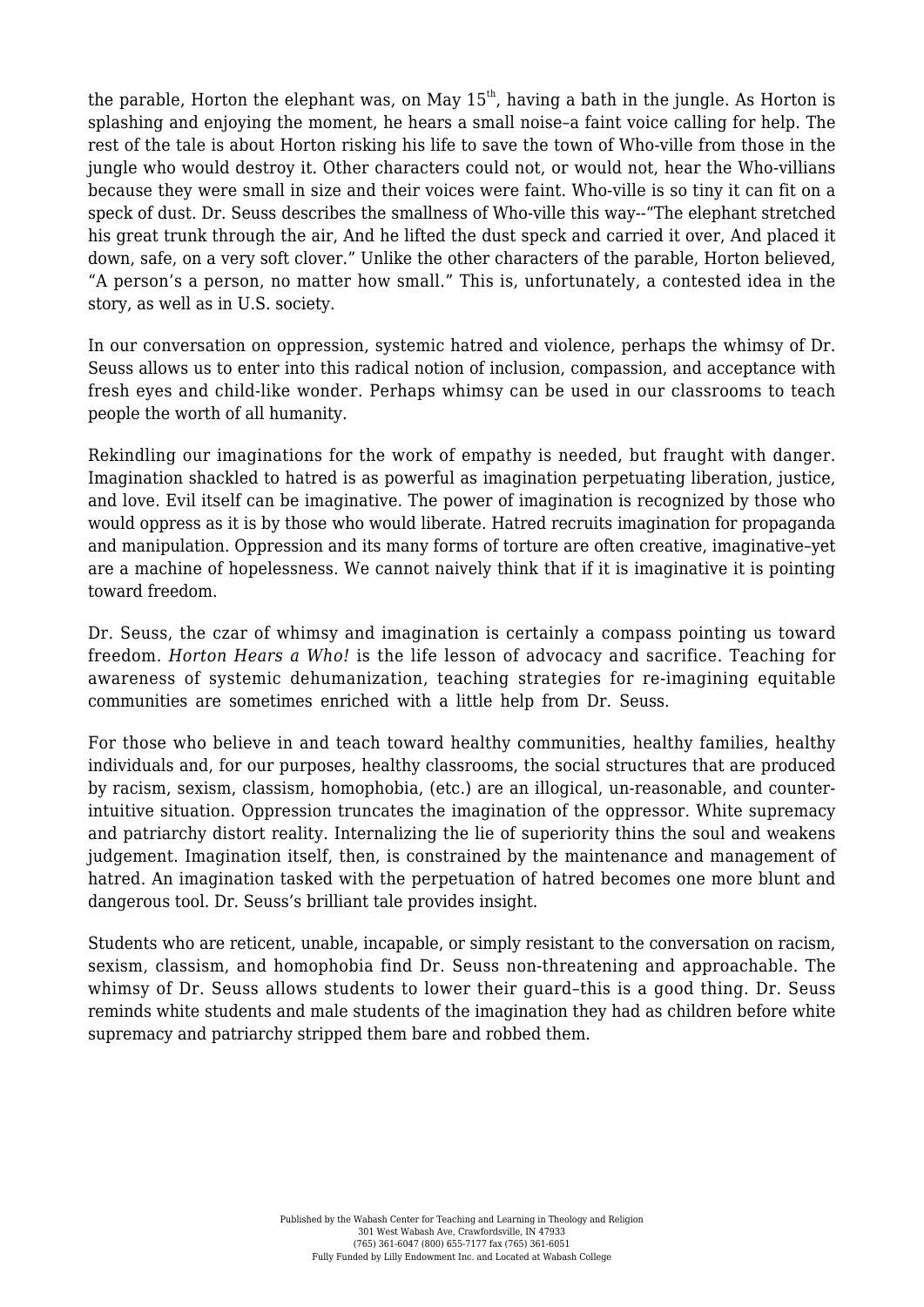This semester, I am partnering with the good doctor in this way. My instructions for an in-class activity are:

- Place your feet flat on the floor, take everything out of your hands and relax. Breathe deeply. Breath in through your nose and out through your mouth and relax.
- Get out your reading assignment, *Horton Hears A Who!* by Dr. Seuss (it's on the syllabus as required reading).
- Sit together in a small group (2 or 3 people, no more than 4) and slowly re-read the book aloud to one another.
- As individuals, with crayon, magic marker or colored pen and 8.5 X 11 paper consider these questions:

In your family, church, community, region, or country–who are those who are treated as the small people? Who are the people who are unheard, unseen, or ignored? Who are the small people for which bias and prejudice is often heaped? Who are the small people who struggle to be heard? Be specific–make a list. (I supply the art materials.)

- Gather together with your small group, and without discussing the rationale, compile one list of all of the groups of small peoples recorded in each individual list. Bring a list with no redundancies. Record your group's compiled list on a poster sized paper for display.
- Display the lists and discuss with entire class these kinds of questions:

Why are these groups of people considered "small" in society? Why is bias and prejudice foisted upon these particular groups of persons? Is there a common understanding of who is "small"? Are there any groups to be added to the list? Are there any patterns of prejudice or discrimination which we can see in our lists? Accept all answers (within the bounds of sensibility).

- Next, I re-read aloud the above quote, and then instruct:
- Sit with this quote, reread it and let it soak in. Breathe deeply as you sit and think. Read our list of "small people" and breathe. Think of your interactions with or/as these oppressed brothers and sisters. Keep breathing as you sit quietly. (At least 10 minutes of silence, more if they can take it.)
- For which of these groups of small persons are you and your community willing or able to be a Horton? For whom will you and your community fight? For whom will you and your community take a beating? For whom will you and your community be mauled and caged? For whom will you shout encouragement and freedom? Sit in silence; take notes of your own thoughts if you so choose. (I do not ask students to report on this reflection.)
- Now, consider and discuss aloud: (a) What is at stake if you do not speak for the small people? (b) What is a risk if you do speak for the small people? Discuss for as long as there is energy for this inquiry. In this instance, the professor's role is primarily listening, clarifying and, if needed, introducing vocabulary to elevate the conversation.
- With fresh paper, draw the kind of courage which would be necessary for you and your community should you choose to advocate or should you choose to re-invest in your